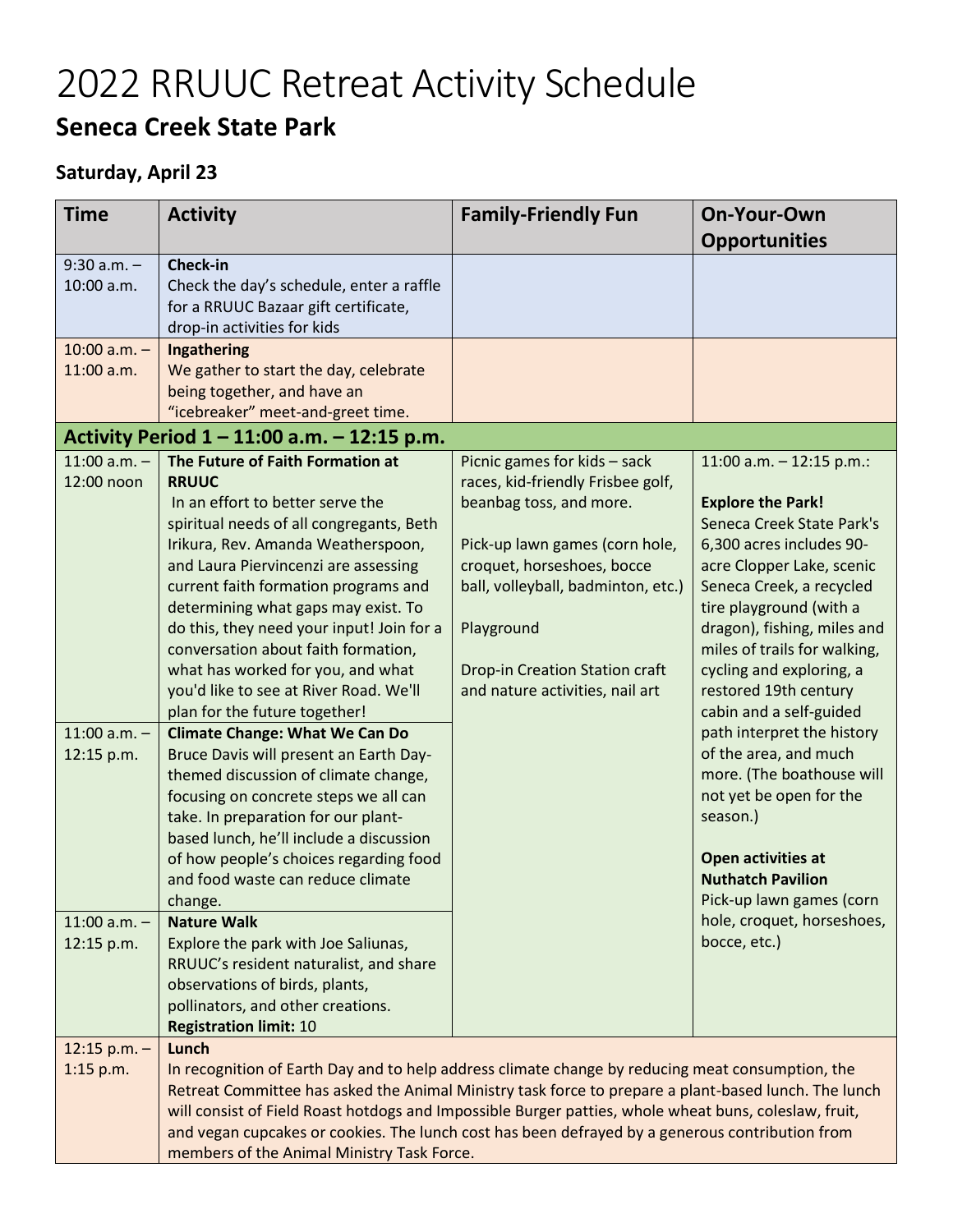| <b>Time</b>                | <b>Activity</b>                                                                                                                                                                                                                                                                                                                                | <b>Family-Friendly Fun</b>                                                                                                                                                                                                                                                                                                                                                                                                                                                                                               | On-Your-Own                                                                                                                         |
|----------------------------|------------------------------------------------------------------------------------------------------------------------------------------------------------------------------------------------------------------------------------------------------------------------------------------------------------------------------------------------|--------------------------------------------------------------------------------------------------------------------------------------------------------------------------------------------------------------------------------------------------------------------------------------------------------------------------------------------------------------------------------------------------------------------------------------------------------------------------------------------------------------------------|-------------------------------------------------------------------------------------------------------------------------------------|
|                            |                                                                                                                                                                                                                                                                                                                                                |                                                                                                                                                                                                                                                                                                                                                                                                                                                                                                                          | <b>Opportunities</b>                                                                                                                |
|                            | Activity Period $2 - 1:30$ p.m. $- 2:15$ p.m.                                                                                                                                                                                                                                                                                                  |                                                                                                                                                                                                                                                                                                                                                                                                                                                                                                                          |                                                                                                                                     |
| 1:30 p.m. $-$<br>2:45 p.m. | <b>Land Heritage and History</b><br>The Land Acknowledgment Task Force<br>will give an update on its work and ask<br>for feedback on next steps. The<br>session will include the opportunity to<br>do some personal journaling on the<br>history of our land and our relationship<br>to that history. Bring some paper and a<br>pen or pencil. | <b>Nature Walk for Kids</b><br>Naturalists Geri Drymalski and<br>Mary Lou Tucker will lead this<br>walk especially for children.<br>Earth Day celebrates our<br>connection to earth and our<br>responsibility in nourishing this<br>connection. On our hike<br>through the forest we'll use our<br>senses in fun and exploratory<br>ways to become aware of<br>nature's wonders and how to<br>care for them. Best for ages 5<br>and up. Ages 8 and under,<br>please come with an adult.<br><b>Registration limit: 16</b> | 1:30 p.m. $-$ 4:30 p.m.<br>Explore the park or enjoy<br>open activities at<br><b>Nuthatch Pavilion - See</b><br>descriptions above. |
| 1:30 p.m. $-$<br>2:45 p.m. | <b>Jam Session/Sing-Along</b><br>Join us singing or strumming old<br>favorites (song sheets available) led by<br>our own River Road Jammers.<br>Musicians, bring your instruments!                                                                                                                                                             | Children are welcome at the<br>Jam Session.                                                                                                                                                                                                                                                                                                                                                                                                                                                                              |                                                                                                                                     |
| 1:30 p.m. $-$<br>2:45 p.m. | <b>Gentle Yoga</b><br>Relax and stretch out with gentle yoga<br>led by Judi Croft. Bring your own yoga<br>mat or blanket. Children are welcome.                                                                                                                                                                                                | Children are welcome at yoga.                                                                                                                                                                                                                                                                                                                                                                                                                                                                                            |                                                                                                                                     |
| 1:30 p.m. $-$<br>3:00 p.m. | <b>Guided Bike Ride</b><br>Join a bicycling enthusiast exploring<br>some of Seneca Creek State Park's<br>many trails. Bring your bike, a helmet,<br>and a water bottle.<br>Registration: No limit, but please<br>register to let us know if you plan to<br>join the ride.                                                                      | Kids 5 <sup>th</sup> grade and younger can<br>join the bike ride with an adult.                                                                                                                                                                                                                                                                                                                                                                                                                                          |                                                                                                                                     |
| 1:30 p.m. $-$<br>3:00 p.m. | <b>Frisbee golf with Doran Flowers</b><br>Like golf with Frisbees, using a course<br>of baskets in the woods.<br>Registration: No limit, but let us know<br>if you plan to join. Bring a Frisbee to<br>toss.                                                                                                                                   | Pick-up lawn games (corn hole,<br>croquet, horseshoes, bocce<br>ball, volleyball, badminton, etc.)<br>Playground<br>Drop-in Creation Station craft<br>and nature activities, nail art.                                                                                                                                                                                                                                                                                                                                   |                                                                                                                                     |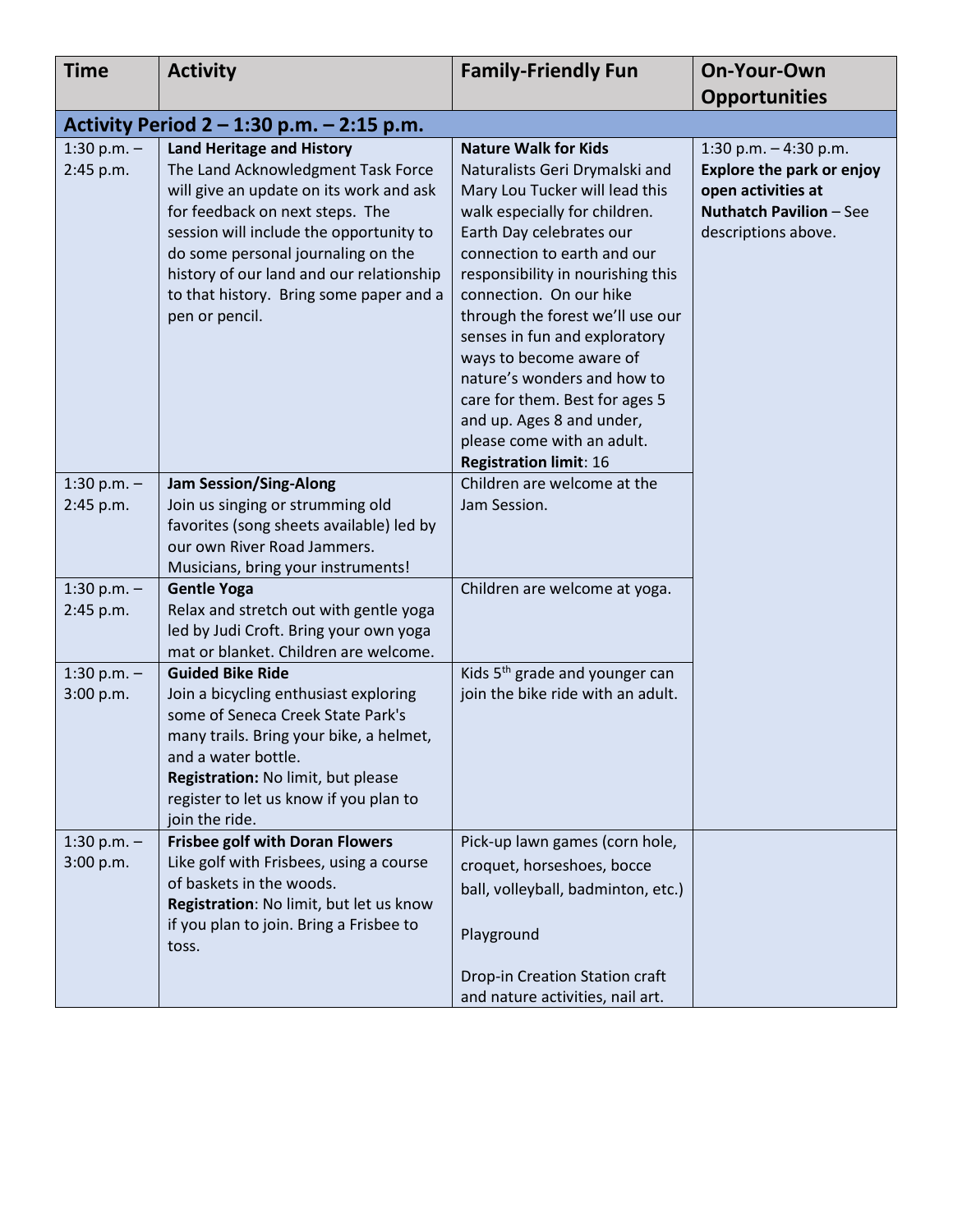| <b>Time</b>                | <b>Activity</b>                                                                                                                                                                                                                                                                                                                                                                                                                                                                                                                                                                                                                                                                                                                                                                                                   | <b>Family-Friendly Fun</b>                                                                                                                                                                                                                                                                    | On-Your-Own                                                                                                                      |
|----------------------------|-------------------------------------------------------------------------------------------------------------------------------------------------------------------------------------------------------------------------------------------------------------------------------------------------------------------------------------------------------------------------------------------------------------------------------------------------------------------------------------------------------------------------------------------------------------------------------------------------------------------------------------------------------------------------------------------------------------------------------------------------------------------------------------------------------------------|-----------------------------------------------------------------------------------------------------------------------------------------------------------------------------------------------------------------------------------------------------------------------------------------------|----------------------------------------------------------------------------------------------------------------------------------|
|                            |                                                                                                                                                                                                                                                                                                                                                                                                                                                                                                                                                                                                                                                                                                                                                                                                                   |                                                                                                                                                                                                                                                                                               | <b>Opportunities</b>                                                                                                             |
|                            | Activity Period 3 - 3:00 p.m. - 4:30 p.m.                                                                                                                                                                                                                                                                                                                                                                                                                                                                                                                                                                                                                                                                                                                                                                         |                                                                                                                                                                                                                                                                                               |                                                                                                                                  |
| $3:00 p.m. -$<br>4:30 p.m. | <b>Writers in the Woods</b><br>In this informal workshop led by Sara<br>Adams, create short writings on<br>assigned topics and share them with<br>the group. The writings will not be<br>discussed or judged. By doing these<br>writings in a group and hearing<br>ourselves read aloud, we are often re-<br>awakened to truths in our lives that we<br>didn't always know that we knew.<br>Those of you who have taken this<br>workshop before are encouraged to<br>come and to bring topics for writing.                                                                                                                                                                                                                                                                                                        | Picnic games for kids - sack<br>races, kid-friendly Frisbee golf,<br>beanbag toss, and more.<br>Pick-up lawn games (corn hole,<br>croquet, horseshoes, bocce<br>ball, volleyball, badminton, etc.)<br>Playground<br><b>Drop-in Creation Station craft</b><br>and nature activities, nail art. | $3:00 - 4:30$<br><b>Explore the park or enjoy</b><br>open activities at<br><b>Nuthatch Pavilion - See</b><br>descriptions above. |
| $3:00 p.m. -$<br>4:30 p.m. | <b>Death of Democracy?</b><br>January 6, 2021, is a critical date in the<br>nation's history not only for the rioting<br>that occured but also for what many<br>Republicans tried to do - overturn an<br>election. Jon Ladd and Tim Phelps talk<br>about the threat to future elections<br>both from within the Republican party<br>and at the Supreme Court. Jonathan<br>Ladd, an associate professor of<br>government and public policy at<br>Georgetown University, studies<br>American politics, especially the news<br>media, public opinion, partisan<br>polarization, and the loss of confidence<br>in institutions. Tim Phelps is a retired<br>Washington Correspondent for the Los<br>Angeles Times who focused on the<br><b>Supreme Court and Justice</b><br>Department. as well as the Middle<br>East. |                                                                                                                                                                                                                                                                                               |                                                                                                                                  |
| $4:30 - 5:15$              | <b>Porch Chat</b><br>RRUUC ministers lead an informal<br>discussion with your fellow<br>congregants inside Blue Jay Pavilion,<br>followed by a celebration of our<br>stewardship campaign.                                                                                                                                                                                                                                                                                                                                                                                                                                                                                                                                                                                                                        | Snack time and games<br>Pick-up lawn games (corn hole,<br>croquet, horseshoes, bocce<br>ball, volleyball, badminton, etc.)<br>Playground<br><b>Drop-in Creation Station craft</b><br>and nature activities, nail art                                                                          | <b>Explore the park or enjoy</b><br>open activities at<br><b>Nuthatch Pavilion - See</b><br>descriptions above.                  |
| $5:15 - 5:30$              | Day's End<br>Gather to close our day. All ages are<br>welcome.                                                                                                                                                                                                                                                                                                                                                                                                                                                                                                                                                                                                                                                                                                                                                    |                                                                                                                                                                                                                                                                                               |                                                                                                                                  |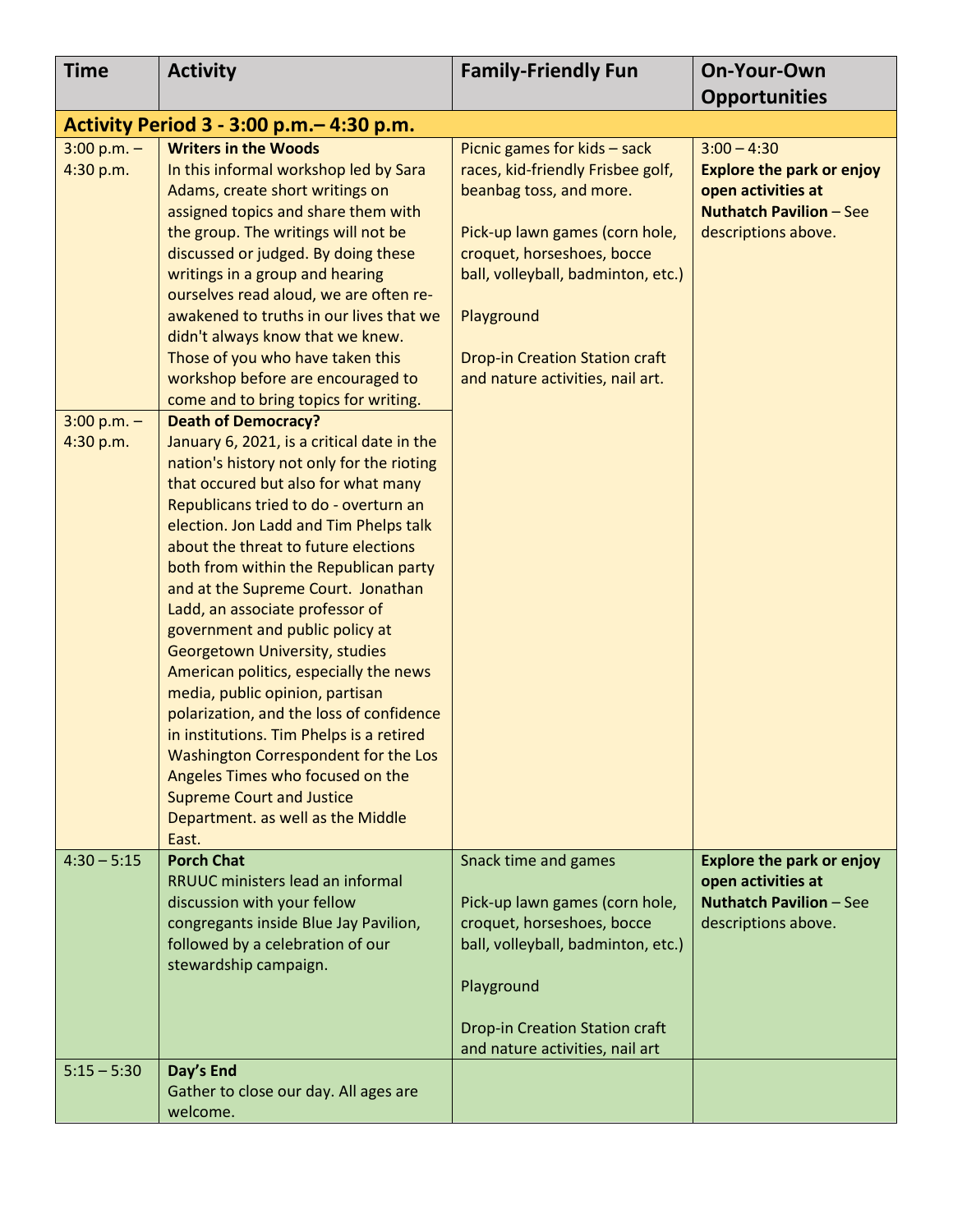## **Sunday, April 24**

| <b>Time</b>                                              | <b>Activity</b>                                                                                                                                                                                                                                                                                                                                                                                   | <b>Family-Friendly Fun</b>                                                                                                                                                              | <b>On-Your-Own</b><br><b>Opportunities</b>                                                                                                                                                                                                                                                                                                                          |
|----------------------------------------------------------|---------------------------------------------------------------------------------------------------------------------------------------------------------------------------------------------------------------------------------------------------------------------------------------------------------------------------------------------------------------------------------------------------|-----------------------------------------------------------------------------------------------------------------------------------------------------------------------------------------|---------------------------------------------------------------------------------------------------------------------------------------------------------------------------------------------------------------------------------------------------------------------------------------------------------------------------------------------------------------------|
| $9:30$ a.m. $-$<br>10:00 a.m.                            | Check-in<br>Check the day's schedule, enter a<br>raffle for a RRUUC Bazaar gift<br>certificate, drop-in activities for kids                                                                                                                                                                                                                                                                       |                                                                                                                                                                                         |                                                                                                                                                                                                                                                                                                                                                                     |
| $10:00$ a.m. $-$<br>$10:45$ a.m.                         | <b>Sunday morning service</b><br>RRUUC's morning service will be at<br>the retreat, in celebration of Earth<br>Day weekend.                                                                                                                                                                                                                                                                       | <b>Sunday morning Earth Day</b><br>themed service is for all<br>ages.                                                                                                                   |                                                                                                                                                                                                                                                                                                                                                                     |
| $11:00$ a.m. -<br>12:00 p.m.                             | <b>Drumming Circle</b><br>Facilitator Katy Gaughan will lead an<br>energetic drumming circle for all<br>ages built around the theme of<br>Earth Day and our connections with<br>the natural world.                                                                                                                                                                                                | Kids are welcome at the<br>drumming circle!                                                                                                                                             |                                                                                                                                                                                                                                                                                                                                                                     |
| $11:00$ a.m. -<br>12:00 p.m.                             | Nature Walk - for adults<br>One of the best senses we exercise<br>as adults is that of curiosity. On our<br>easy hike through the forest we'll<br>examine and learn about flowers,<br>trees, rocks and whatever else<br>amazes us, to arouse our sense of<br>wonder and deepen our knowledge<br>of nature's extraordinary processes.<br>Led by naturalists Geri Drymalski<br>and Mary Lou Tucker. |                                                                                                                                                                                         |                                                                                                                                                                                                                                                                                                                                                                     |
| 12:00 p.m. $-$<br>1:00 p.m.                              | <b>Brunch</b><br>Enjoy a light brunch of bagels, breakfast savories, fruit, coffee, tea, and juice                                                                                                                                                                                                                                                                                                |                                                                                                                                                                                         |                                                                                                                                                                                                                                                                                                                                                                     |
|                                                          | Activity Period $4 - 1:00$ p.m. $- 2:15$ p.m.                                                                                                                                                                                                                                                                                                                                                     |                                                                                                                                                                                         |                                                                                                                                                                                                                                                                                                                                                                     |
| 1:00 p.m. $-$<br>2:15 p.m.<br>1:00 p.m. $-$<br>2:15 p.m. | <b>Home Gardening and Organic</b><br><b>Farming in Montgomery County</b><br>Walter Weiss, curator of RRUUC's<br>vegetable garden, will answer your<br>questions about gardening. Organic<br>farmer Mark Israel will share some<br>insights about growing food in<br>harmony with the land.<br><b>RRUUC Change Makers</b><br>RRUUC members will share their<br>experiences of creating and         | Picnic games for kids -<br>sack races, kid-friendly<br>Frisbee golf, beanbag toss,<br>and more.<br>Pick-up lawn games (corn<br>hole, croquet, horseshoes,<br>bocce, etc.)<br>Playground | $1:00 - 4:00$<br><b>Explore the Park!</b><br>Seneca Creek State Park's 6,300<br>acres includes 90-acre Clopper<br>Lake, scenic Seneca Creek, a<br>recycled tire playground (with a<br>dragon), fishing, miles and miles<br>of trails for walking, cycling and<br>exploring, a restored 19th<br>century cabin and a self-guided<br>path interpret the history of the |
|                                                          | sustaining organizations that are<br>making a positive impact.<br>Dave and Alicia Kiyvyra: To Be Well<br>Fed<br>Julia Roig: Horizons Project<br>Linda Ryden and Cheryl Dodwell:<br>Peace of Mind                                                                                                                                                                                                  | <b>Drop-in Creation Station</b><br>craft and nature activities,<br>nail art                                                                                                             | area, and much more. (The<br>boathouse will not yet be open<br>for the season.)<br><b>Open activities at Nuthatch</b><br><b>Pavilion</b>                                                                                                                                                                                                                            |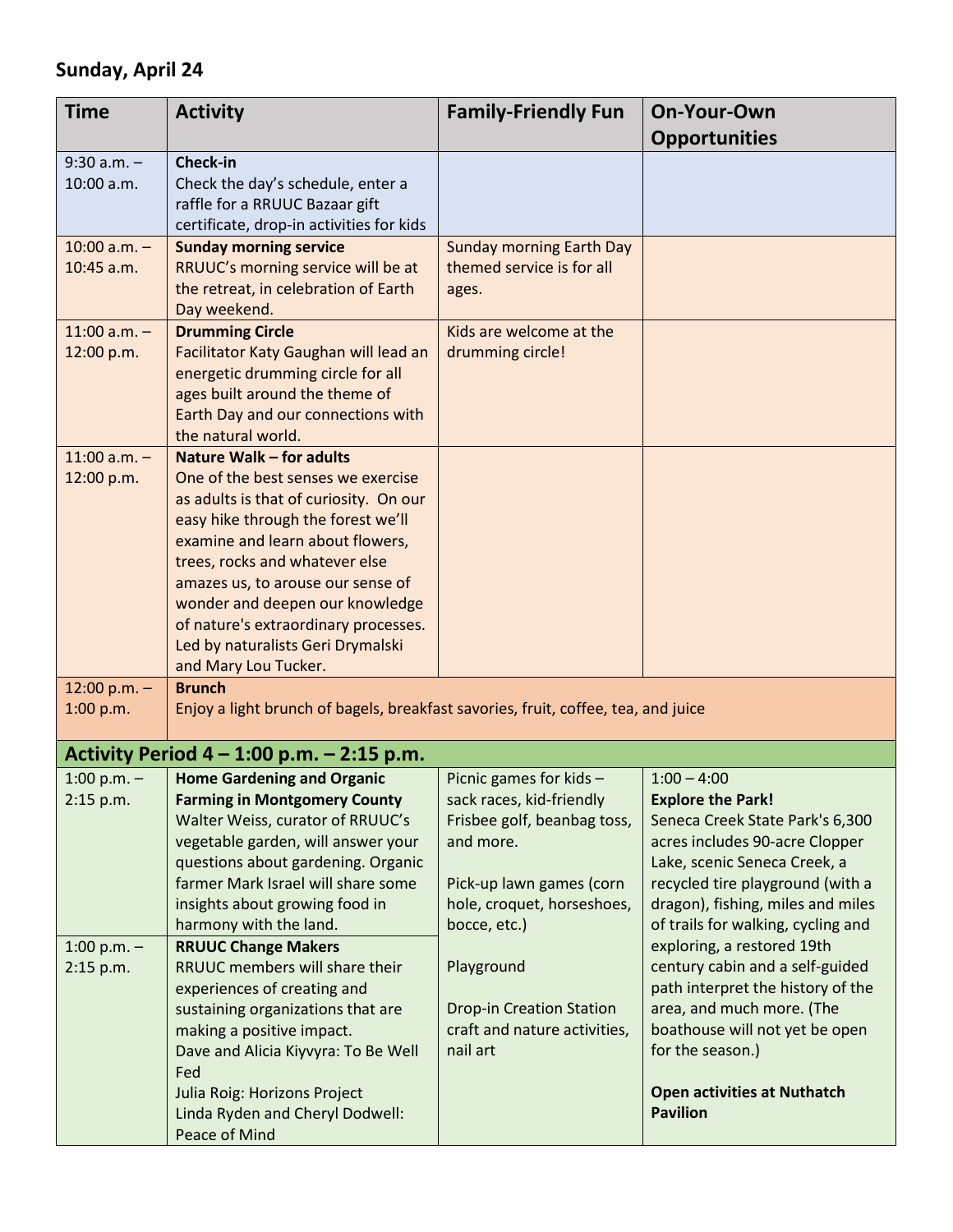| <b>Time</b>                | <b>Activity</b>                                                                                                                                                                                                                                                                                                                                                                                                                                                                      | <b>Family-Friendly Fun</b>                                                                                                                                                                                                                                                                                                                                                                | <b>On-Your-Own</b>                                                                                              |
|----------------------------|--------------------------------------------------------------------------------------------------------------------------------------------------------------------------------------------------------------------------------------------------------------------------------------------------------------------------------------------------------------------------------------------------------------------------------------------------------------------------------------|-------------------------------------------------------------------------------------------------------------------------------------------------------------------------------------------------------------------------------------------------------------------------------------------------------------------------------------------------------------------------------------------|-----------------------------------------------------------------------------------------------------------------|
|                            |                                                                                                                                                                                                                                                                                                                                                                                                                                                                                      |                                                                                                                                                                                                                                                                                                                                                                                           | <b>Opportunities</b>                                                                                            |
| 1:00 p.m. $-$<br>2:15 p.m. | <b>Nature Walk</b><br>Explore the park with Joe Saliunas,<br>RRUUC's resident naturalist, and<br>share observations of birds, plants,<br>pollinators, and other creations.<br><b>Registration limit: 10</b>                                                                                                                                                                                                                                                                          |                                                                                                                                                                                                                                                                                                                                                                                           | Pick-up lawn games (corn hole,<br>croquet, horseshoes, bocce, etc.)                                             |
| 1:00 p.m. $-$<br>2:30 p.m. | <b>Guided Bike Ride</b><br>Join a bicycling enthusiast exploring<br>some of Seneca Creek State Park's<br>many trails. Bring your bike, a<br>helmet, and a water bottle.<br>Registration: No limit, but please<br>register to let us know if you plan to<br>join the ride.                                                                                                                                                                                                            | Kids 5 <sup>th</sup> grade and younger<br>can join the bike ride with<br>an adult.                                                                                                                                                                                                                                                                                                        |                                                                                                                 |
| 1:00 p.m. $-$<br>2:30 p.m. | <b>Frisbee golf with Kane Davidson</b><br>Like golf with Frisbees, using a<br>course of baskets in the woods. This<br>session is for novice Frisbee golf<br>players.<br>Registration: No limit, but let us<br>know if you plan to join. Bring a<br>Frisbee to toss.                                                                                                                                                                                                                  | <b>Novice Frisbee-throwers</b><br>can join this Frisbee golf<br>session.                                                                                                                                                                                                                                                                                                                  |                                                                                                                 |
|                            | Activity Period $5 - 2:30$ p.m. $- 3:45$ p.m.                                                                                                                                                                                                                                                                                                                                                                                                                                        |                                                                                                                                                                                                                                                                                                                                                                                           |                                                                                                                 |
| $2:30 p.m. -$<br>3:45 p.m. | "my mouth is full of dust and I wish<br>to reclaim the rising": Poetry for<br>the Climate<br>Discover, read, and write poetry<br>that offers truth, courage, and<br>solutions for the climate crisis.<br>Working from the book ALL WE CAN<br>SAVE, we'll consider the role of<br>poetry in our collective human<br>response to challenging times.<br>Participants will have an<br>opportunity to write on their own or<br>in a group supported by Heidi<br>Mordhorst and Tiwa Topia. | <b>Artify Anything!</b><br>Bring any small item to<br>transform with<br>imagination, paint, and<br>pizazz guided by Jane<br><b>Baluss. Artistic talent NOT</b><br>a prerequisite. Some<br>possibilities include bland<br>or dingy shoes, light<br>colored underwear or T-<br>shirts, plain phone or iPad<br>cover, or any small useful<br>item that secretly never<br>wanted to be Plain. | $2:30 - 4:00$<br>Explore the park or enjoy open<br>activities at Nuthatch Pavilion -<br>See descriptions above. |